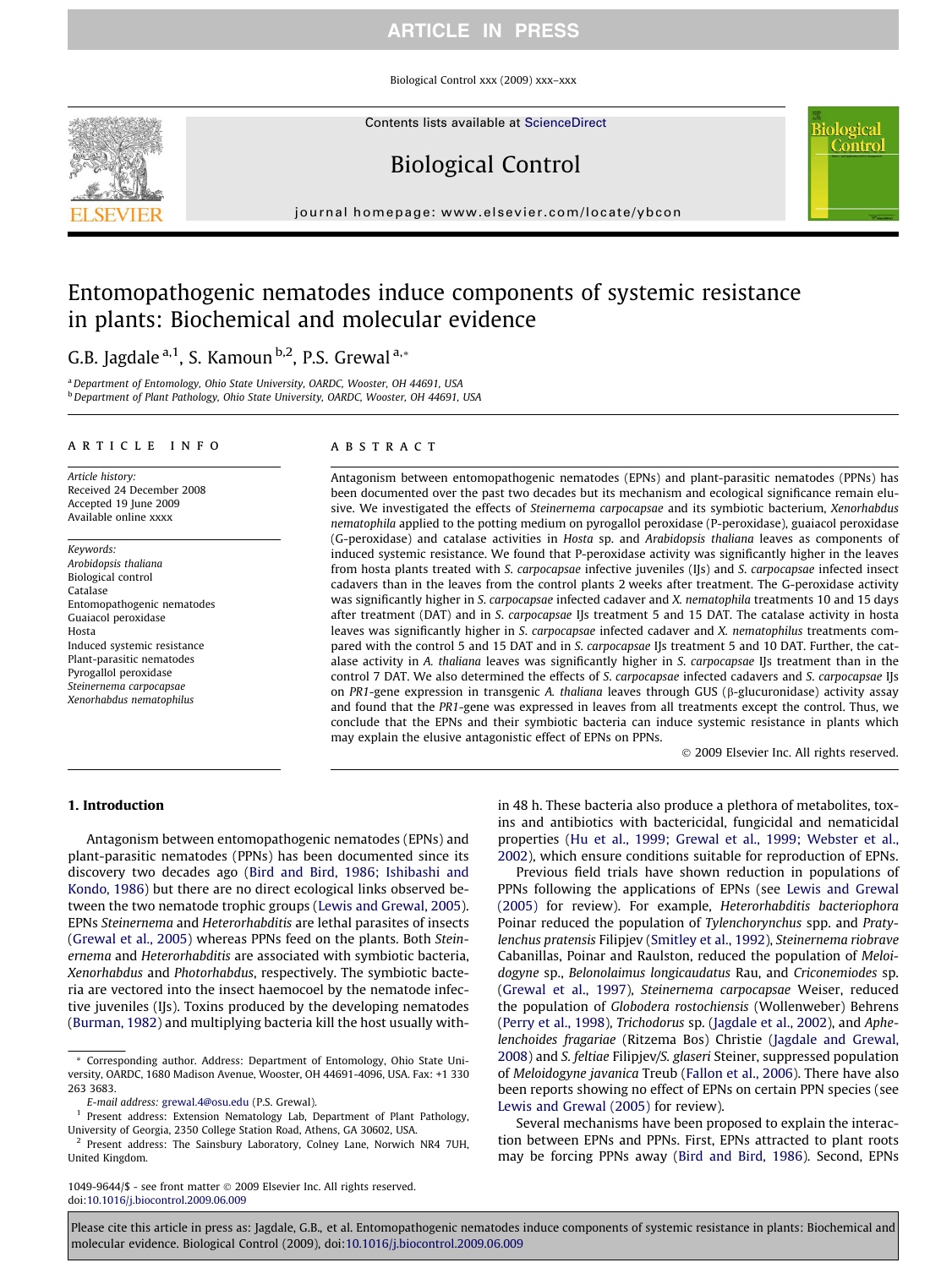2 G.B. Jagdale et al. / Biological Control xxx (2009) xxx–xxx

applied to soil for insect control may stimulate the build-up of general nematode antagonists and predators ([Ishibashi and Choi,](#page-6-0) [1991\)](#page-6-0). Third, EPN infected cadavers filled with both symbiotic bacteria and various life stages of nematodes can release high concentrations of ammonia ([Grewal et al., 1999; Shapiro et al.,](#page-6-0) [2000; De Nardo et al., 2006](#page-6-0)) and other allelochemicals, which can be toxic to PPNs [\(McInerney](#page-6-0) et al., 1991; Grewal et al., 1999; Molina et al., 2007). The secondary metabolite, 3,5-dihydroxy-4 isopropulstilbene from nematode infected cadavers inhibited egg hatch of the PPN Meloidogyne incognita (Kofoid and White) Chitwood, and caused significant mortality of two fungal-feeding nematodes, Aphelenchoides rhytium Massey, and Bursaphelenchus spp [\(Hu et al., 1999\)](#page-6-0). Indeed, both Xenorhabdus and Photorhabdus bacteria produce large amounts of ammonium in culture, which have been shown to be toxic to second stage juveniles of M. incognita ([Hu et al., 1999; Grewal et al., 1999\)](#page-6-0). S. riobrave and S. feltiae/ S. glaseri applied in the infected host cadavers significantly reduced the number of egg masses of Meloidogyne partityla Kleynhans ([Shapiro](#page-7-0) et al., 2006) and M. javanica [\(Fallon et al., 2006\)](#page-6-0), respectively. Applications of even dead IJs have been shown to reduce populations of several species of plant-parasitic nematodes ([Jagdale et al., 2002; Molina et al., 2007](#page-6-0)). [Jagdale and Grewal](#page-6-0) [\(2008\)](#page-6-0) found that the soil application of insect cadavers infected with EPNs and their symbiotic bacteria suppressed population of the foliar nematode A. fragariae in the rhizosphere. In addition they found that the cadaver treatments significantly reduced the multiplication of A. fragariae in the leaves even though there was no direct contact between A. fragariae, and EPNs and their symbiotic bacteria. Based on these observations, [Jagdale and Grewal \(2008\)](#page-6-0) suggested that EPNs and their symbiotic bacteria may induce systemic resistance in plants against the plant-parasitic nematodes.

Induced systemic resistance (ISR) is a plant defense mechanism, which is known to be triggered by exogenous application of virulent or avirulent pathogens, plant growth promoting rhizobacteria (PGPR), and various chemical elucidators including salicylic acid (SA), jasmonic acid (JA), benzothiadiazole-7-carbothioc acid S-methyl ester (BTH), 2,6-dichloro isonicotinic acid (DCINA) and  $\beta$ -aminobutyric acid (BABA) (Κuć, 2001; Oka and Cohen, 2001; [Ramamoorthy et al., 2001; Van Loon, 2007](#page-6-0)). Induced systemic resistance against root-knot nematode Meloidogyne hapla Chitwood, and pine wood nematode Bursaphelenchus xylophilus Steiner and Buhrer, was reported in tomato and pine, respectively by preinoculation of avirulent strains of M. incognita [\(Ogallo and McClure,](#page-6-0) [1996\)](#page-6-0) and B. xylophilus (Kosaka [et al., 2001](#page-6-0)), respectively. Application of BABA and PGPR also protected several crop plants systemically against root-knot and cyst nematodes (Hasky-Günther et al., [1998; Ramamoorthy et al., 2001; Oka and Cohen, 2001](#page-6-0)). Induction of resistance against many pathogens has also been correlated with the synthesis and accumulation of SA, JA, pathogenesis-related proteins, and enzymes such as catalase and peroxidase in different plant species ([Ramamoorthy et al., 2001; Yu et al., 1999\)](#page-7-0). Therefore, we hypothesized that EPNs and their symbiotic bacteria would induce components of systemic resistance in plants rendering them less suitable for PPN infection and reproduction.

We studied the effects of S. carpocapsae IJs, S. carpocapsae infected Galleria mellonella L. cadavers and Xenorhabdus nematophilus Poinar and Thomas (symbiotic bacteria associated with S. carpocapsae) on activities of two  $H_2O_2$ -scavenging enzymes, catalase and peroxidase as components of induced resistance in hosta (Hosta sp.) and Arabidopsis thaliana L. plants. We used JA and SA as positive controls as these compounds have been shown to activate the defense genes in plants. We also used transgenic A. thaliana to further confirm the activation of plant resistant protein (PR1) promoter by EPNs and their symbiotic bacteria through the use of  $\beta$ -glucuronidase (GUS) reporter gene.

## 2. Materials and methods

#### 2.1. Sources of nematodes and symbiotic bacteria

S. carpocapsae: All strain IJs were produced in the last instar wax moth G. mellonella at  $25^{\circ}$ C using methods described by [Kaya and](#page-6-0) [Stock \(1997\)](#page-6-0). EPN infected G. mellonella cadavers (hereafter termed as 'cadavers') were obtained by infecting each last instar G. mellonella larva with approximately 100 S. carpocapsae IJs. The symbiotic bacteria X. nematophilus were isolated from surface sterilized S. carpocapsae IJs and smeared onto triphenyltetrazolium chloride plates and incubated in the dark at 28  $\degree$ C for 24 h [\(Kaya and Stock,](#page-6-0) [1997\)](#page-6-0). The bacteria were identified by their cell and colony morphology following [Boemare \(2002\)](#page-6-0). Individual Phase I colonies were then sub-cultured in 500 ml flasks containing 250 ml of Luria–Bertani broth ([Kaya and Stock, 1997; Boemare, 2002\)](#page-6-0) up to a concentration of  $10^8$  cells/ml in an incubator shaker at 200 rpm for 48 h in the dark at 28 °C. Nutrient broth (250 ml) ([Kaya and](#page-6-0) [Stock, 1997; Boemare, 2002](#page-6-0)) containing  $16 \times 10^{-10}$  bacteria cells were mixed in 1 L of water immediately prior to application.

## 2.2. Protein determination

Total protein in hosta and A. thaliana leaves was determined using bovine serum albumin as a standard ([Lowry et al., 1951\)](#page-6-0). The activities of pyrogallol peroxidase (P-peroxidase, EC 1.11.1.7), guaiacol peroxidase (G-peroxidase, EC 1.11.1.7) and catalase (EC 1.11.1.6) enzymes measured (see below) in the leaf samples were expressed as units/min/mg of protein.

2.3. Effect of S. carpocapsae infected cadavers and IJs applied to the potting medium on peroxidase and catalase activities in hosta leaves

#### 2.3.1. Activities of P-peroxidase and catalase

An experiment was conducted in the growth chamber to compare the effects of S. carpocapsae infected G. mellonella cadavers and SA (15 mM) with that of water (control) on the peroxidase activity in the hosta leaves. Nine plastic pots  $(346 \text{ cm}^2 \text{ surface area})$  with dormant hosta (var. Patriot) crowns were obtained from a commercial nursery in Perry, Ohio and transferred into a growth chamber where they were allowed to grow to 5-6-leaf stage at  $22 \pm 1$  °C, 16 h photoperiod and 70% relative humidity. For cadaver treatment, 100 S. carpocapsae infected cadavers (ca. 25 g wet weight) were mixed into the potting medium around each plant at 4–5 cm depth. For SA treatment, 200 ml of SA solution was directly sprayed on each plant using a spray bottle until run off into the pots. Similarly, control plants were sprayed with 200 ml of tap water as a control treatment. Treated pots were arranged in a randomized block design (RBD) with 3 replications. One week after treatment (WAT), three leaves were randomly collected from each plant, then chopped together and 50 mg sub-sample of leaf tissue was homogenized in 500  $\mu$ l of 0.1 M phosphate buffer (pH 6.0). The homogenates were centrifuged at 14,000g for 20 min at 4  $\degree$ C and the supernatants (enzyme extracts) were used to determine peroxidase activity. Sigma protocol (Sigma chemical Co. St. Lois, MO) was followed to assess P-peroxidase activity by measuring the formation of purpurogallin from pyrogallol substrate (hereafter called ''P-peroxidase" activity) at 25  $\pm$  1 °C. The reaction mixture contained 328  $\mu$ l of 0.1 M potassium phosphate buffer (pH 6.0), 164  $\mu$ l of 0.147 M hydrogen peroxide solution, 328  $\mu$ l of 5% (w/v) of pyrogallol solution and 2130  $\mu$ l of water. The reaction mixture was equilibrated at  $20^{\circ}$ C using Spectronic<sup>®</sup> Genesys 2 spectrophotometer (Spectronic Instruments Inc., Rochester, New York) and the initial absorbance was monitored until it reached steady baseline with the blank at 420 nm. Immediately, 50 µl aliquots of the enzyme extract were transferred into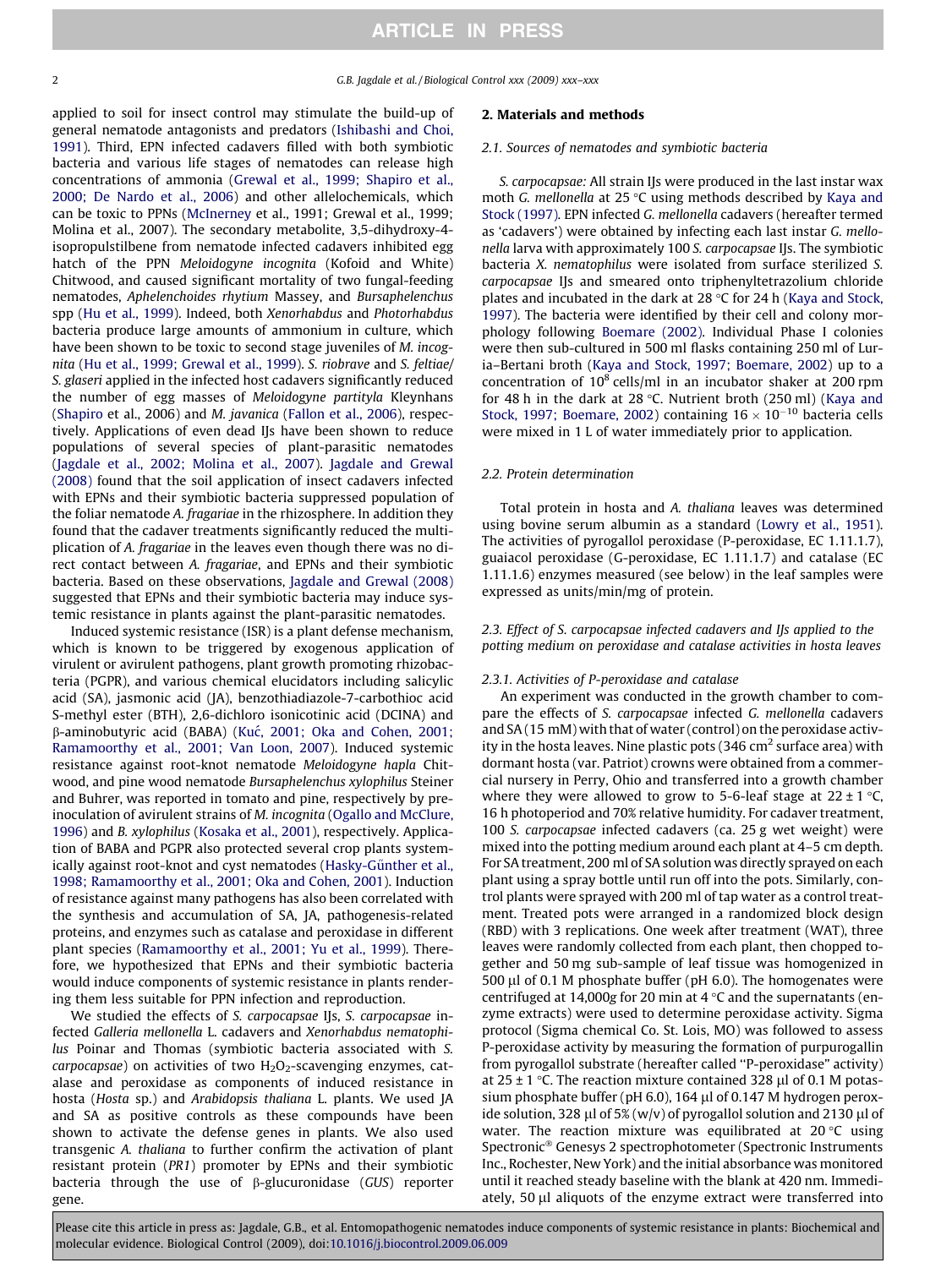each cuvet, 50  $\mu$ l of ddH<sub>2</sub>O in a blank cuvet and increase in absorbance at the maximum linear rate was recorded at 420 nm. This experiment was repeated as descried above except that 17,000 IJs of S. carpocapsae were drench applied in each pot ( $n = 3$ ) as an additional treatment and the P-peroxidase activity in the leaves was recorded one and two WAT.

Another follow up experiment was conducted in the growth chamber. Treatments included: (i) a single cadaver, (ii) five cadavers, (iii) SA, (iv) 17,000 S. carpocapsae IJs and (v) tap water. All the treatments were applied as described above except that 1-L of each SA solution, IJ suspension or tap water was drench applied in each pot. P-peroxidase and catalase activities in hosta leaves were determined from 100 mg leaf tissue as described in Worthington Enzyme Manual (Worthington Biochemical Corp. Freehold, NJ) at two WAT. Briefly, leaf tissue was homogenized in 4000 µl of 0.05 M phosphate buffer (pH 7), the homogenates were centrifuged at 14,000g for 20 min at  $4^{\circ}$ C and supernatants were used to determine catalase activity. The reaction mixture contained 1.9 ml of water and 1.0 ml of 0.059 M hydrogen peroxide substrate prepared in 0.05 M phosphate buffer (pH 7) was incubated for 5 min at 25 °C using spectrophotometer. After achieving equilibrium at 25 °C, reaction was initiated by adding 100  $\mu$ l of enzyme extract in each cuvet and 100  $\mu$ l of ddH<sub>2</sub>O in the blank cuvet. Decrease in absorbance was recorded at 240 nm for 2–3 min.

#### 2.3.2. Activities of G-peroxidase and catalase

The above growth chamber experiment was again repeated except that the single S. carpocapsae infected cadaver treatment was replaced with symbiotic bacteria X. nematophilus and JA (180  $\mu$ M) was included as an additional treatment. There were 6 replications for each treatment, and the peroxidase activity was determined using guaiacol substrate (hereafter called ''G-peroxidase" activity) as the hydrogen donor. Also, 1-L of each of JA solution or bacterial suspension (16  $\times$  10 $^{-10}$  cells) was drench applied in each pot. G-peroxidase activity in hosta leaves was recorded at 5, 10 and 15 days after treatment (DAT) following [Hammerschmidt et al. \(1982\).](#page-6-0) Briefly, 100 mg wet tissue was homogenized in 1200  $\mu$ l of 0.1 M phosphate buffer (pH 6.2) and the homogenate was centrifuged at 12,000g for 35 min at 4  $\degree$ C and supernatant was used for determination of enzyme activity. Fresh 50 ml reaction mixture was prepared in 20 mM sodium phosphate buffer (pH 6.2) by adjusting its concentration to 18 mM of guaiacol and 100 mM of hydrogen peroxide. Then in each cuvet, 2.95 ml of reaction mixture was transferred and reaction was initiated by adding  $50 \mu l$  of enzyme extract and 50  $\mu$ l of ddH<sub>2</sub>O in the blank cuvet. The increase in absorbance at the maximum linear rate was recorded by monitoring the formation of tetraguaiacol at 470 nm. The activity of catalase was also determined from 100 mg hosta leaf tissue 5, 10 and 15 DAT as described above except that the tissue was homogenized in 1200  $\mu$ l of 0.05 M phosphate buffer (pH 7) to reduced dilution of enzyme.

## 2.4. Effect of S. carpocapsae infected cadavers and IJs applied to the potting medium on G-peroxidase and catalase activities in A. thaliana leaves

The effects of five S. carpocapsae infected cadavers, 3500 S. carpocapsae IJs, 90 µM of JA and water (control) on G-peroxidase and catalase activities in the wild type A. thaliana was evaluated in the growth chamber. A. thaliana seedlings were grown on Murashige and Skoog salt and vitamin mix media (Gibco™, Grand Island, NY) in 9 cm diam petri dishes following standard protocols [\(Huitema](#page-6-0) [et al., 2003\)](#page-6-0) for 4–5 days. These seedlings were then transplanted in plastic pots (73.90  $\text{cm}^2$  surface area) filled with germinating media, Fafard (BFG supply Co. Burton, OH) and allowed to establish for one week at environmental conditions stated above. Eighty milliliters of JA solution or IJ suspension and 80 ml of tap water (control) was drench applied to each pot or 5 cadavers were buried in the growing medium at equidistance around the plant. The pots were arranged in a RBD with 6 replications. The G-peroxidase activity in A. thaliana leaves was determined one WAT as described above except that 75 mg leaf tissue was homogenized in 200  $\mu$ l of buffer and the reaction was initiated by adding  $150 \mu$ l of enzyme extract in each cuvet and 150  $\mu$ l of ddH<sub>2</sub>O in the blank cuvet. The activity of catalase in A. thaliana leaves was also determined one WAT as described above except that only 25 mg wet leaf tissue was homogenized in 300  $\mu$ l of 0.05 M phosphate buffer (pH 7). In this test, we only used 75 and 25 mg of leaf tissue to determine G-peroxidase and catalase activities, respectively, because it was difficult to get a separate 100 mg leaf tissue sample for each enzyme assay from small A. thaliana plants.

## 2.5. Effect of S. carpocapsae infected cadavers, IJs, SA and JA applied to the potting medium on activation of defense response genes in A. thaliana

An experiment was conducted on transgenic A. thaliana (PR1) plants to compare the effects of S. carpocapsae infected cadavers and IJs with SA and JA on the induction of systemic acquired resistance in a growth chamber at environmental conditions stated above. The expression of plant resistant protein (PR1) promoter to the  $\beta$ -glucuronidase (GUS) reporter gene in transgenic A. thaliana plants was observed following histochemical staining method described by [Huitema et al. \(2003\).](#page-6-0) Seedlings of transgenic A. thaliana were grown as described above and 10 days after germination, single seedling was transplanted in a plastic pot  $(95 \text{ cm}^2 \text{ surface area})$ filled with germinating media, Fafard. Seven days after transplanting, treatments including 2000 S. carpocapsae IJs (rate equivalent to  $2.5 \times 10^9$  IJs/ha), 5 S. carpocapsae infected cadavers, 100 ml of 10 mM SA, 100 ml of 90  $\mu$ M JA and 100 ml of water (control) were applied in each pot without disturbing the plants. The treated pots were arranged in a RBD with 5 replications. After 72 h, each plant was carefully uprooted and transferred to a plastic centrifuge tube (50 ml capacity) containing GUS staining solution (5 mM NaHP04—pH 7.2, 0.5% Triton X—100, 1 mM X—Gluc). Plants were completely submerged in GUS solution and transferred under vacuum to remove the trapped air in the leaves. After 1 h, tubes were removed from the vacuum, capped and incubated with agitation at 37  $\degree$ C for 48 h. During this process, extra care was taken to avoid injury to the plants. After incubation, staining solution was replaced with 70% ethanol to remove the chlorophyll. Then ethanol solution in these tubes was replaced with fresh 70% ethanol at every 12 h until chlorophyll was completely removed from the leaves. Leaves from all the treatments were then recorded for the presence (+) or absence  $(-)$  of blue color, which is an indication of GUS activity.

#### 2.6. Statistical analyses

Data on both peroxidase and catalase activities were transformed using the function log + 1 to correct for heterogeneity of variances and non-normality and were subjected to analysis of variance (AN-OVA) using General Linear Models Procedure [\(SAS](#page-7-0) Institute, 1998). Significant differences between treatments were determined using Tukey's multiple range tests at  $P < 0.05$ . Data on changes in peroxidase and catalase activities over time were compared using Tukey's mixed repeated measures analysis ([Littell et al., 2002\)](#page-6-0).

#### 3. Results

3.1. Effect of S. carpocapsae infected cadavers and IJs applied to the potting medium on peroxidase and catalase activities in hosta leaves

## 3.1.1. Activities of P-peroxidase and catalase

Application of S. carpocapsae IJs, S. carpocapsae infected cadavers and SA influenced the activity of P-peroxidase enzyme in excised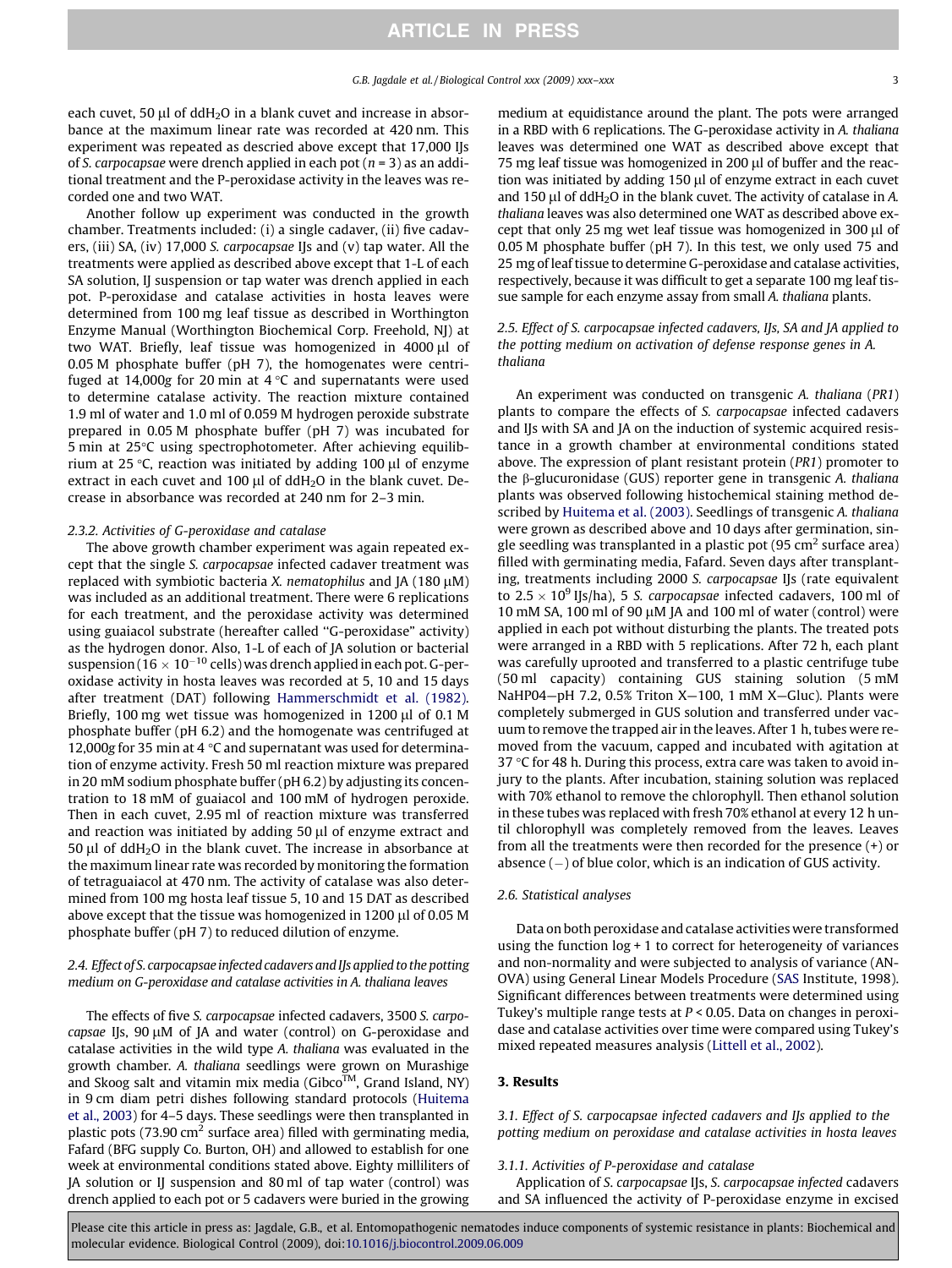hosta leaves (Fig. 1A–C). When compared with the control, the activity of P-peroxidase significantly ( $P \le 0.005$ ) increased in both the cadaver and SA treatments one (Fig. 1A) and two (Fig. 1B) weeks after treatment (WAT) whereas in the S. carpocapsae IJ treatment only two WAT (Fig. 1B). Application of even one cadaver in the potting medium showed significantly ( $P \le 0.005$ ) higher activity of P-peroxidase in the hosta leaves than the control one WAT (Fig. 1C).

Application of S. carpocapsae infected cadavers, S. carpocapsae IJs, and SA also influenced the activity of catalase enzyme in excised hosta leaves (Fig. 1D). When compared with the control, application of 5 cadavers to the potting medium significantly  $(P \le 0.005)$  enhanced the activity of catalase but application of S.



Fig. 1. Effect of Steinernema carpocapsae infective juveniles, Steinernema carpocapsae infected wax moth (Galleria mellonella) cadavers and salicylic acid on the activities of both P-peroxidase (A–C) and catalase (D) enzymes in the intact hosta leaves. (A and D): Bars (mean ± SE) with same letter(s) are not significantly different according to Tukey's multiple range test ( $P < 0.05$ ). (B and C): Bars (mean  $\pm$  SE) in the same and between the weeks with same letter(s) are not significantly different according to Tukey's mixed repeated measure procedure  $(P < 0.05)$ .

carpocapsae IIs and SA significantly ( $P \le 0.005$ ) reduced catalase activity in excised hosta leaves one WAT (Fig. 1D).

#### 3.1.2. Activities of G-peroxidase and catalase

Application of S. carpocapsae IJs, S. carpocapsae infected cadavers, X. nematophilus, SA and JA influenced the activities of both Gperoxidase and catalase in the intact hosta leaves (Fig. 2). Applications of cadavers, X. nematophilus, JA and SA showed significantly  $(P \le 0.005)$  higher activity of catalase than the control 5 and 15 DAT and S. carpocapsae IJs 5 and 10 DAT (Fig. 2). Application of SA and JA showed significantly ( $P \le 0.005$ ) higher G-peroxidase activity than the control throughout the experiment but cadavers and X. nematophila showed significantly ( $P \le 0.005$ ) higher activity of G-peroxidase than the control 10 and 15 DAT and S. carpocapsae IJs 5 and 15 DAT (Fig. 2).

3.2. Effect of S. carpocapsae infected cadavers and IJs applied to the potting medium on G-peroxidase and catalase activities in A. thaliana leaves

When compared with the control, applications of S. carpocapsae IJs and JA significantly ( $P \le 0.005$ ) enhanced the activities of catalase but not G-peroxidase in A. thaliana leaves ([Fig. 3](#page-4-0)). Application of S. carpocapsae infected cadavers showed no significant influence



Fig. 2. Effect of Steinernema carpocapsae infective juveniles, Steinernema carpocapsae infected wax moth (Galleria mellonella) cadavers, jasmonic acid, salicylic acid and symbiotic bacteria, Xenorhabdus nematophilus on the activities of both catalase and G-peroxidase enzymes in the intact hosta leaves. Bars (mean  $\pm$  SE) in the same and between the days with same letter(s) are not significantly different according to Tukey's mixed repeated measure procedure ( $P < 0.05$ ).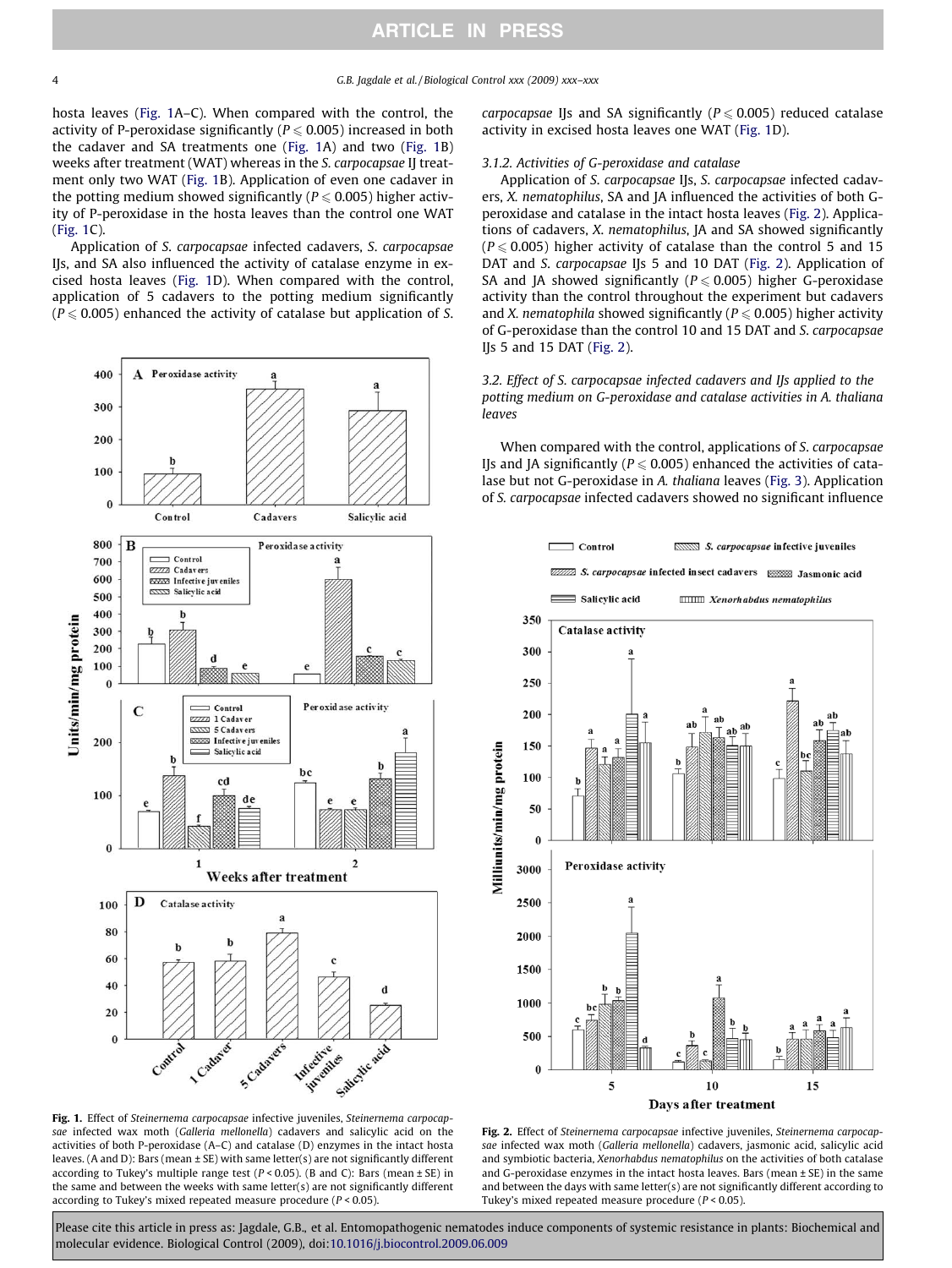<span id="page-4-0"></span>

Fig. 3. Effect of Steinernema carpocapsae infective juveniles, Steinernema carpocapsae infected wax moth (Galleria mellonella) cadavers and jasmonic acid on the activities of both catalase and G-peroxidase enzymes in the intact Arobidopsis thaliana leaves. Bars (mean  $\pm$  SE) with same letter(s) are not significantly different according to Tukey's multiple range test ( $P < 0.05$ ).

on the activities of either G-peroxidase or catalase in A. thaliana leaves (Fig. 3).

3.3. Effect of S. carpocapsae infected cadavers, IJs, SA and JA applied to the potting medium on activation of defense response genes in A. thaliana

With the exception of the control, all treatments including S. carpocapsae IJs, S. carpocapsae infected cadavers, SA and JA showed a high level of systemic PR1-gene expression as indicated by the blue color GUS staining in leaves of A. thaliana [\(Fig. 4\)](#page-5-0).

#### 4. Discussion

The results of this study support the hypothesis that EPNs and their symbiotic bacteria induce components of systemic resistance in plants. We found that the EPNs and their symbiotic bacteria when applied in the rhizosphere of hosta plants systemically enhanced the activities of  $H_2O_2$ -scavenging enzymes, catalase and peroxidase in the leaves as a component of ISR. EPNs are not pathogenic to plants but are shown to be attracted to roots [\(Bird and Bird, 1986\)](#page-6-0) and accumulate in rhizosphere. Root-colonizing PGPR can induce systemic resistance against diverse pathogens [\(Ramamoorthy et al., 2001;](#page-7-0) [Van Loon, 2007](#page-7-0)) and this ISR was correlated with the synthesis and accumulation of several defense molecules including PR proteins [\(Maurhofer et al., 1994](#page-6-0)) and  $H<sub>2</sub>O<sub>2</sub>$ -scavenging enzymes ([Nandakumar, 1998\)](#page-6-0) in plants. For example, ISR was reported in Pseudomonas fluorescens Migula, treated tobacco plants against tobacco necrosis virus and was correlated with accumulation of PR proteins, b-1,3-glucanases and endochitinases ([Maurhofer et al.,](#page-6-0) [1994\)](#page-6-0). Induction of isoenzymes of both peroxidase and catalase specific to ISR were also reported in PGPR-treated rice plants infected with rice sheath blight fungus, Rhizoctonia solani Kuehn [\(Nandaku](#page-6-0)[mar, 1998](#page-6-0)). Application of PGPR also protected several crops systemically against root-knot and cyst nematodes by altering root exudates that affected attraction and penetration of nematodes ([Ramamoorthy et al., 2001](#page-7-0)). Agrobacterium radiobactor Beijerinck and van Delden strain G12 and Bacillus sphaericus Meyer and Neide strain B43 induced systemic resistance against potato cyst nematode Globodera pallida Stone, in potatoes (Hasky-Günther et al., [1998\)](#page-6-0). However, this study is the first to report ISR with the application of insect-killing biocontrol nematodes that have no apparent direct relationship with the plants.

Pre-inoculation of avirulent pathogens can also induce systemic resistance in host plants against subsequent attack by virulent pathogens. For example, an avirulent strain of Pyricularia oryzae Cavara and non-rice pathogen Bipolaris sorokiniana (Sacc.) Shoemaker when pre-inoculated on rice leaves induced systemic resistance against pathogenic P. oryzae strain [\(Manandhar et al., 1999\)](#page-6-0). Pre-inoculated avirulent strains of root-knot nematode M. incognita [\(Ogallo and McClure, 1996\)](#page-6-0) and B. xylophilus [\(Kosaka et al.,](#page-6-0) [2001](#page-6-0)) also induced systemic resistance against M. hapla and pine wood nematode B. xylophilus in tomato and pine plants, respectively. Similarly, avirulent M. incognita populations induced systemic resistance against virulent populations of M. arenaria infecting harmony grape rootstocks ([McKenry and Anwar, 2007\)](#page-6-0). Since the application IJs of EPNs in aqueous suspension or in host cadavers have been shown to reduce the population of several species of PPNs in the soil [\(Smitley et al., 1992; Grewal et al., 1997;](#page-7-0) [Perry et al., 1998; Jagdale et al., 2002; Fallon et al., 2002, 2006;](#page-7-0) [Shapiro et al., 2006; Jagdale and Grewal, 2008\)](#page-7-0), it is possible that plants activate their defenses against PPNs when in contact with EPNs and their symbiotic bacteria in a similar manner as avirulent strains.

In addition to live pathogenic or non-pathogenic microorganisms (bacteria, fungi viruses and nematodes), metabolites produced by both live and dead (heat-killed) microorganisms have been shown to induce systemic resistance against plant pathogens and PPNs (Hasky-Günther et al., 1998; Madi and Katan, 1998). In the present study, we found that the nematode infected cadavers when applied in the rhizosphere of hosta plants enhanced the activities of catalase and peroxidases in the leaves suggesting that metabolites released by EPNs and their symbiotic bacteria may have been involved in ISR via accumulation of catalase and peroxidase. Metabolites of Penicillium janczewskii when infiltrated into leaves of melon (Cucumis melo L.) or cotton (Gossypium barbadense L.) induced systemic resistance against R. solani and reduced its infection in lower parts of the stem [\(Madi and Katan, 1998](#page-6-0)). This ISR was associated with increased activity of peroxidase in melon and cotton [\(Madi and Katan, 1998](#page-6-0)). Toxic effects of compounds produced by EPNs and their symbiotic bacteria (Xenorhabdus spp. and Photorhabdus spp.) have been reported against several species of PPNs [\(Grewal et al., 1999; Hu et al., 1999; Samaliev et al., 2000\)](#page-6-0). According to Hasky-Günther et al. (1998), exopolysaccarides and lipopolysaccarides expressed on surface of heat-killed rhizobacteria Agrobacterium radiobacter were not destroyed by heat treatment and may be involved in ISR. Interestingly, heat-killed IJs of S. carpocapsae reduced population of several species of PPNs in the rhizosphere of Buxus spp ([Jagdale et al., 2002](#page-6-0)). This suggests that the compounds produced and released by live/dead EPNs, their symbiotic bacteria or nematode infected host cadavers may be involved in ISR against PPNs.

We found that the soil application of EPNs, JA and SA (not tested on A. thaliana) enhanced the activities of peroxidase in hosta but not in A. thaliana plants. [Van Loon \(2007\)](#page-7-0) reported that the appli-

Please cite this article in press as: Jagdale, G.B., et al. Entomopathogenic nematodes induce components of systemic resistance in plants: Biochemical and molecular evidence. Biological Control (2009), doi[:10.1016/j.biocontrol.2009.06.009](http://dx.doi.org/10.1016/j.biocontrol.2009.06.009)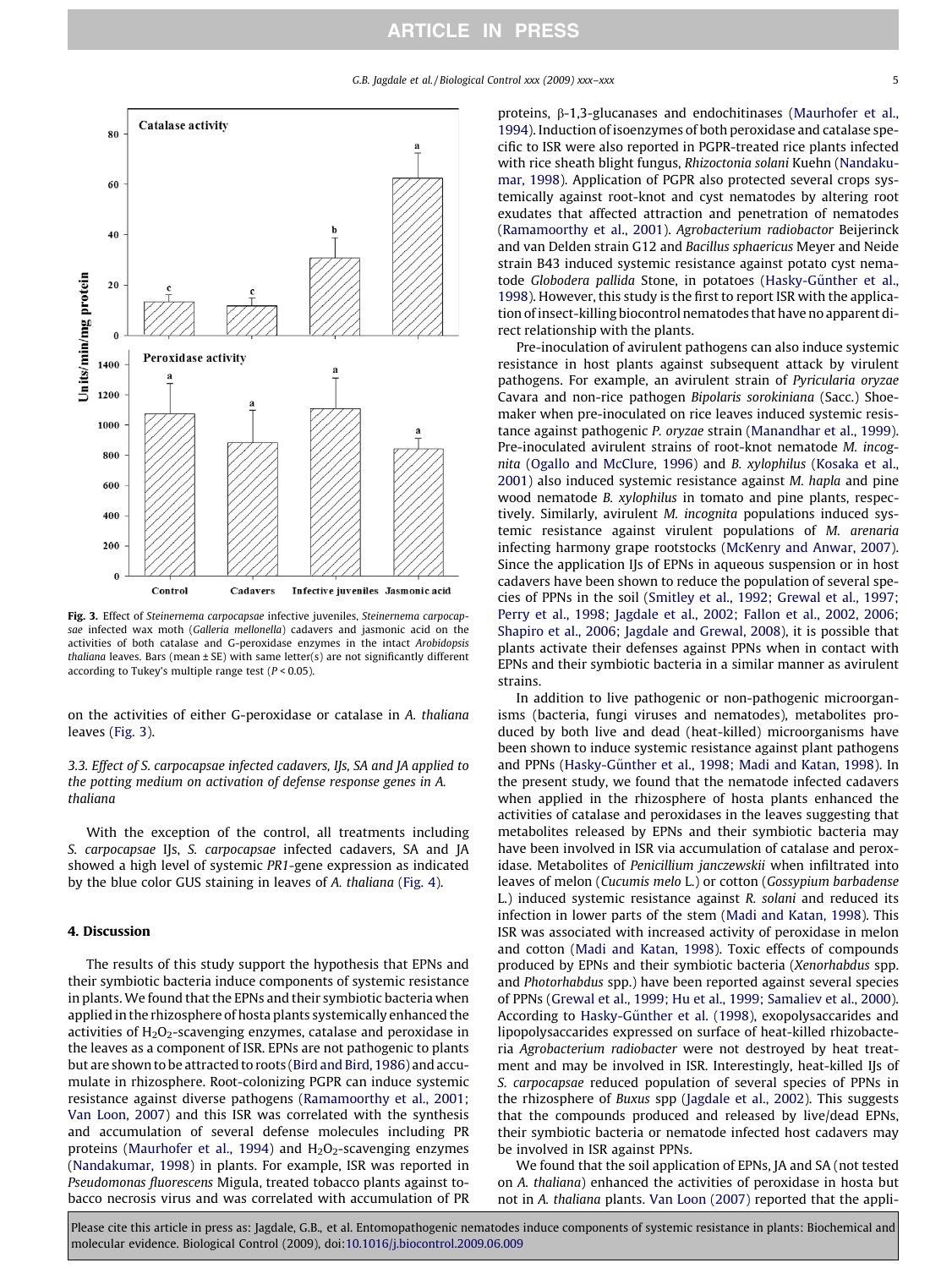<span id="page-5-0"></span>6 G.B. Jagdale et al. / Biological Control xxx (2009) xxx–xxx



Fig. 4. Effects of control (A), salicylic acid (B), jasmonic acid (C), Steinernema carpocapsae infected wax moth (Galleria mellonella) cadavers (D) and S. carpocapsae infective juveniles (E), on the activation of defense response genes through GUS (b-glucuronidase) activity in Arobidopsis thaliana leaves.

cation of PGPR, P. fluorescens WCS374 strain activated IRS in bean and tomato plants but not in carnation, radish and rice plants, and suggested that PGPR mediated ISR was plant specific. Several previous studies have also demonstrated that the application of avirulent pathogens enhance accumulation of signaling molecules such as SA [\(Malamy et al., 1990](#page-6-0)), jasmonate [\(Penninckx et al.,](#page-7-0) [1996\)](#page-7-0) and ethylene [\(Boller, 1991\)](#page-6-0) that coordinate the activation of defense genes in plants. When applied exogenously these molecules also induced systemic resistance against several pathogens ([Boller, 1991; Cohen et al., 1993](#page-6-0)) through expression of PR proteins including peroxidase ([Ward et al., 1991; Fernandes et al., 2006\)](#page-7-0). The enhanced activities of peroxidase have been observed in SA treated cowpea (Vigna unguiculata L.) [\(Fernandes et al., 2006](#page-6-0)) and JA treated broadleaf dock (Rumex obtusifolius L.) ([Moore et al.,](#page-6-0) [2003\)](#page-6-0). This increased peroxidase activity was correlated with the enhanced plant defense against pathogen attack. In this study,

the catalase activities influenced by S. carpocapsae IJs or SA treatments in the hosta leaves varied between experiments, but we found overall increase in catalase activities in both hosta and A. thaliana plants when treated with EPNs, SA and JA. These findings are in agreement with previous findings, which demonstrated that the treatments with SA [\(Dorey et al., 1998;](#page-6-0) [Yu et al., 1999;](#page-7-0) [Clarke et al., 2002\)](#page-6-0), JA ([Clarke et al., 2002\)](#page-6-0) and PGPR [\(Nafie,](#page-6-0) [2003\)](#page-6-0) enhanced the activities of catalase, which may be involved in the induction of plant defense responses in different plant species. This suggests that the EPNs, like chemical regulators SA and JA, may be involved in induction of general defensive compounds in plants against infection by PPNs and by other bacterial and fungal plant pathogens.

In this study, we also used transgenic A. thaliana to further confirm the involvement of EPNs in ISR via activation of PR1 promoter using  $\beta$ -glucuronidase (GUS) reporter gene and found that EPNs,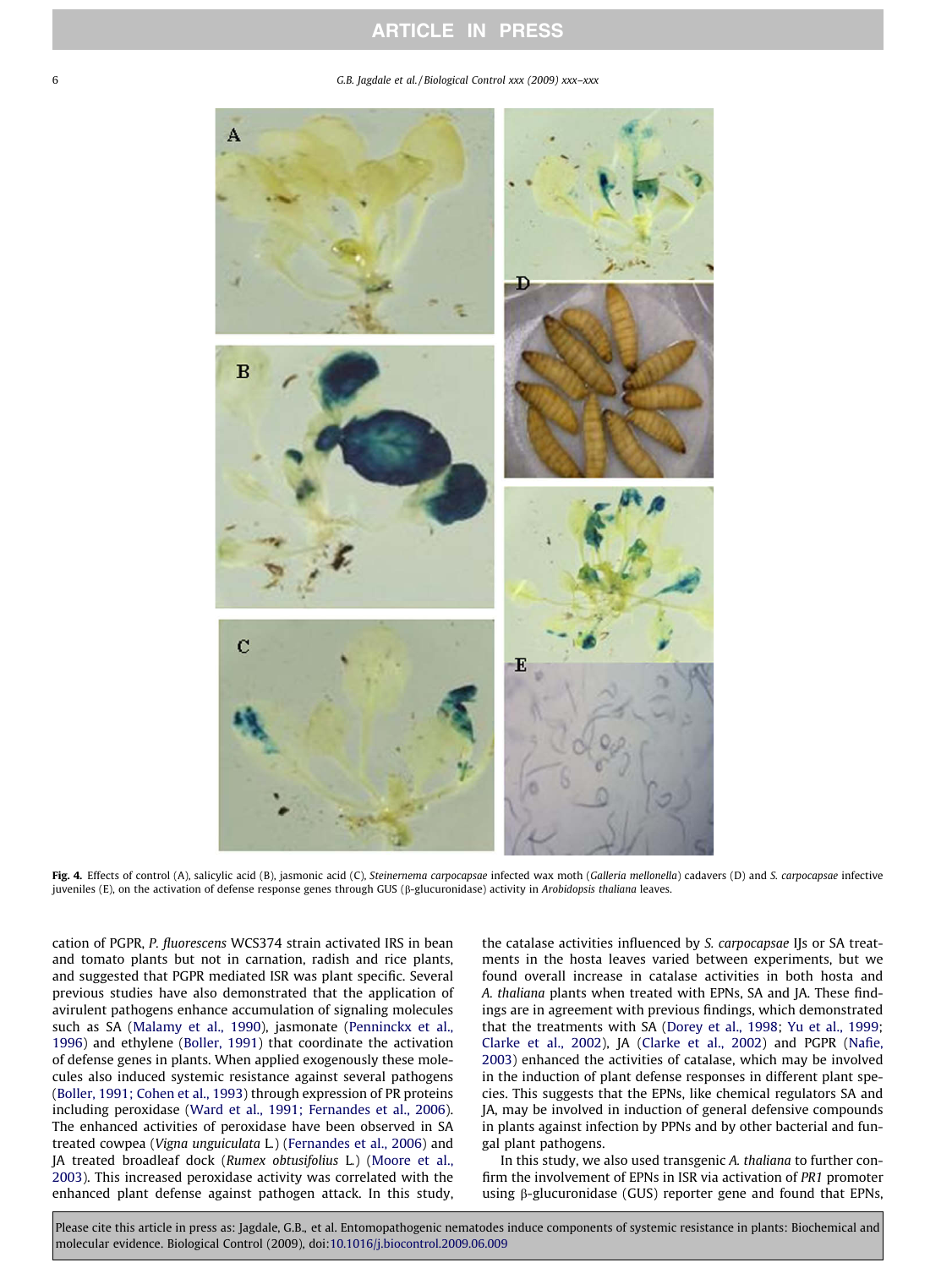G.B. Jagdale et al. / Biological Control xxx (2009) xxx–xxx 7

<span id="page-6-0"></span>EPN infected cadavers, and chemical elicitors including SA and JA applied to rhizosphere caused a high level of systemic PR1-gene expression in A. thaliana leaves. [Park and Kloepper \(2000\)](#page-7-0) reported that the application of avirulent rhizobacteria and SA activated PR-1a gene in transgenic tobacco plants expressing GUS reporter gene fused to the promoter region of PR-1a. Similarly, Mitter et al. (1998) demonstrated that the inoculation of leaves with incompatible tobacco mosaic virus or treatment of seedlings and mature leaves with JA strongly activated A. thaliana plant defensin gene PDF1.2 in transgenic tobacco expressing uidA reporter gene encoding GUS gene fused to the promoter region of PDF1.2. This is the first study that demonstrates that the EPNs systematically express defense gene (PR1) in plants using GUS reporter gene.

We conclude that EPNs and their symbiotic bacteria induce defense mechanisms in plants in a manner similar to virulent pathogens. We found that EPNs and their symbiotic bacteria are capable of systemically activating the production of key defense enzymes in hosta and A. thaliana plants and expressing a plant resistant protein promoter PR1-gene in A. thaliana leaves. This induced plant defense may be contributing to reduced reproduction of PPNs on plants treated with EPNs or their symbiotic bacteria and we suggest this as a new mechanism of interaction between EPNs and PPNs.

#### Acknowledgments

We thank Ms. Judith Smith for helping to set up growth chamber. We also thank Klyn Nurseries Inc., Perry, Lake County, OH, for providing hosta plants. Financial support from American Hosta Society, Horticulture Research Institute, and Ohio Agriculture and development Center is acknowledged.

#### References

- Bird, A., Bird, J., 1986. Observations on the use of insect parasitic nematodes as a means of biological control of root-knot nematodes. International Journal for Parasitology 10, 511–516.
- Burman, M., 1982. Neoaplectana carpocapsae: toxin production by axenic insect parasitic nematodes. Nematologica 28, 62–70.
- Boemare, N., 2002. Biology, taxonomy and systematics of Photorhabdus and Xenorhabdus. In: Gaugler, R. (Ed.), Entomopathogenic Nematology. CABI Publishing, NY, pp. 35–56.
- Boller, T., 1991. Ethylene in pathogenesis and disease resistance. In: Mattoo, A.K., Shuttle, J.C. (Eds.), The Plant Hormone Ethylene. Boca Raton, CRS Press, USA, pp. 293–314.
- Clarke, S.F., Guy, P.L., Burritt, D.J., Jameson, P.E., 2002. Changes in activities of antioxidant enzymes in response to virus infection and hormone treatment. Physiology of Plant 114, 157–164.
- Cohen, Y., Gisi, U., Niderman, T., 1993. Local and systemic protection against Phytophthora infestans induced in potato and tomato plants by jasmonic acid and jasmonic methyl ester. Phytopathology 83, 1054–1062.
- De Nardo, E.A.B., Grewal, P.S., McCartney, D., Stinner, B.R., 2006. Non-target effects of entomopathogenic nematodes on soil microbial community and nutrient cycling processes: a microcosm study. Applied Soil Ecology 34, 250–257.
- Dorey, S., Baillieul, F., Saindrenan, P., Fritig, B., Kauffmann, S., 1998. Tobacco class I and II catalases are differentially expressed during elicitor-induced hypersensitive cell death and localized acquired resistance. Molecular Plant– Microbe Interactions 11, 1102–1109.
- Fallon, D.J., Kaya, H.K., Gaugler, R., Sipes, B.S., 2002. Effects of entomopathogenic nematodes on Meloidogyne javanica on tomatoes and soybeans. Journal of Nematology 34, 239–245.
- Fallon, D.J., Kaya, H.K., Sipes, B.S., 2006. Enhancing Steinernema spp. suppression of Meloidogyne javanica. Journal of Nematology 38, 270–271.
- Fernandes, C.F., Moraes, V.C.P., Vasconcelos, I.M., Silveira, J.A.G., Oliveira, J.T.A., 2006. Induction of an anionic peroxidase in cowpea pea leaves by exogenous salicylic acid. Journal of Plant Physiology 163, 1040–1048.
- Grewal, P.S., Ehlers, R.-U., Shapiro-Ilan, D.I. (Eds.), 2005. Nematodes As Biocontrol Agents. CABI Publishing, CAB International, Oxon, UK.
- Grewal, P.S., Lewis, E.E., Venkatachari, S., 1999. Allelopathy: a possible mechanism of suppression of plant-parasitic nematodes by entomopathogenic nematodes. Nematology 1, 735–743.
- Grewal, P.S., Martin, W.R., Miller, R.W., Lewis, E.E., 1997. Suppression of plantparasitic nematode populations in turfgrass by application of entomopathogenic nematodes. Biocontrol Science and Technology 7, 393-399.
- Hammerschmidt, R., Nuckles, E.M., Kuć, J., 1982. Association of enhanced peroxidase activity with induced systemic resistance of cucumber to Colletotricum lagenarium. Physiological Plant Pathology 20, 73–82.
- Hasky-Günther, K., Hoffmann-Hergarten, S., Sikora, R.A., 1998. Resistance against the potato cyst nematode Globodera pallida systemically induced by the rhizobacteria Agrobacterium radiobacter (G12) and Bacillus sphaericus (B43). Fundamental and Applied Nematology 21, 511–517.
- Hu, K.J., Li, J.X., Webster, J.M., 1999. Nematicidal metabolites produced by Photorhabdus luminescens (Enterobacteriaceae), bacterial symbiont of entomopathogenic nematodes. Nematology 1, 457–469.
- Huitema, E., Vleeshouwers, V.G.A.A., Francis, D.M., Kamoun, S., 2003. Active defence responses associated with non-host resistance of Arabidopsis thaliana to the oomycete pathogen Phytophthora infestans. Molecular Plant Pathology 4, 487– 500.
- Ishibashi, N., Kondo, E., 1986. Steinernema feltiae (DD-136) and S. glaseri: persistence in soil and bark compost and their influence on native nematodes. Journal of Nematology 18, 310–316.
- Ishibashi, N., Choi, D.R., 1991. Biological control of soil pests by mixed application of entomopathogenic and fungivorous nematodes. Journal of Nematology 23, 175–181.
- Jagdale, G.B., Grewal, P.S., 2008. Influence of the entomopathogenic nematode Steinernema carpocapsae in host cadavers or extracts from cadavers on the foliar nematode Aphelenchoides fragariae on Hosta. Biological Control 44, 13–23.
- Jagdale, G.B., Somasekhar, N., Grewal, P.S., Klein, M.G., 2002. Suppression of plant parasitic nematodes by application of live and dead entomopathogenic nematodes on Boxwood (Buxus spp). Biological Control 24, 42–49.
- Kaya, H.K., Stock, S.P., 1997. Techniques in insect nematology. In: Lacey, L.A. (Ed.), Biological Techniques Manual of Techniques in Insect Pathology. Academic Press, NY, pp. 281–324.
- Kosaka, H., Aikawa, T., Ogura, N., Tabata, K., Kiyohara, T., 2001. Pine wilt disease caused by the pine wood nematode: the induced resistance of pine trees by the avirulent isolates of nematode. European Journal of Plant Pathology 107, 667– 675.
- Kuć, J., 2001. Concepts and direction of induced systemic resistance in plants and its application. European Journal of Plant Pathology 107, 7–12.
- Lewis, E.E., Grewal, P.S., 2005. Interactions with plant-parasitic nematodes. In: Grewal, P.S., Ehlers, R.-U., Shapiro-Ilan, D.I. (Eds.), Nematodes As Biocontrol Agents. CABI Publishing, CAB International, Oxon, U.K., pp. 349–362.
- Littell, R.C., Stroup, W.W., Freund, R.J., 2002. SAS for Linear Models. SAS Institute Inc., Cary, NC, USA.
- Lowry, O.H., Rosebrough, N.J., Farr, A.L., Randall, R.J., 1951. Protein measurements with the folin phenol reagent. Journal of Biological Chemistry 193, 265–278.
- Madi, L., Katan, J., 1998. Penicillium janczewskii and its metabolites, applied to leaves, elicit systemic acquired resistance to stem rot caused by Rhizoctonia solani. Physiological and Molecular Plant Pathology 53, 163–175.
- Malamy, J., Carr, J.P., Klessig, D.F., Raskin, I., 1990. Salicylic acid: a likely endogenous signal in the resistance response of tobacco to viral infection. Science 250, 1002–1004.
- Manandhar, H.K., Mathur, S.B., Smedegaard-Petersen, V., Thordal-Christensen, H., 1999. Accumulation of transcripts for pathogenesis-related proteins and peroxidase in rice plants triggered by Pyricularia oryzae, Bipolaris sorokiniana and u.v. light. Physiological and Molecular Plant Pathology 55, 289–295.
- Maurhofer, M., Hase, C., Meuwly, P., Metraux, J.P., Defago, G., 1994. Induction of systemic resistance of tobacco to tobacco necrosis virus by the root-colonizing Pseudomonas fluorescens strain CHAO: influence of the gacA gene and of pyoverdine production. Phytopathology 84, 139–146.
- McInerney, B.V., Gregson, R.P., Lacey, M.J., Akhurst, R.J., Lyons, G.R., Rhodes, S.H., Smith, D.R.J., Engelhardt, L.M., White, A.H., 1991. Biologically active metabolites from Xenorhabdus spp. Part I: dithioprolone derivatives with antibiotic activity. Journal of Natural Products 54, 774–784.
- McKenry, M.V., Anwar, S.A., 2007. Virulence of Meloidogyne spp. and induced resistance in grape rootstocks. Journal of Nematology 39, 50–54.
- Mitter, N., Kazan, K., Way, H.M., Broekaert, W.F., Manners, J.M., 1998. Systemic induction of an Arabidopsis plant defensin gene promoter by tobacco mosaic virus and jasmonic acid in transgenic tobacco. Plant Science 136, 169–180.
- Molina, J.P., Dolinski, C., Souza, R.M., Lewis, E.E., 2007. Effect of entomopathogenic nematodes (Rhabditida: Steinernematidae and Heterorhabditidae) on Meloidogyne mayaguensis Rammah and Hirschmann (Tylenchida: Meloidoginidae) infection in Tomato plants. Journal of Nematology 39, 338– 342.
- Moore, J.P., Paul, N.D., Whittaker, J.B., Taylor, J.E., 2003. Exogenous jasmonic acid mimics herbivore-indiced systemic increase in cell wall bound peroxidase activity and reduction in leaf expansion. Functional Ecology 17, 549–554.
- Nafie, E.M., 2003. The possible induction of resistance in Lupinus termis L. against Fusarium oxysporum by Streptomyces chibaensis and its mode of action. II: alleviating oxidative stress associated with infection. International Journal of Agriculture and Biology 5, 473–480.
- Nandakumar, R., 1998. Induction of systemic resistance in rice with fluoprescent pseudomonads for the management of sheath blight disease. M.Sc. (Agric.) Thesis, TNAU, Coimbatore, India, p. 105.
- Ogallo, J.L., McClure, M.A., 1996. Systemic acquired resistance and susceptibility to root-knot nematodes in tomato. Phytopathology 86, 498–501.
- Oka, Y., Cohen, Y., 2001. Induced resistance to cyst and root-knot nematodes in cereals by DL- β-amino-n-butyric acid. European Journal of Plant Pathology 107, 219–227.